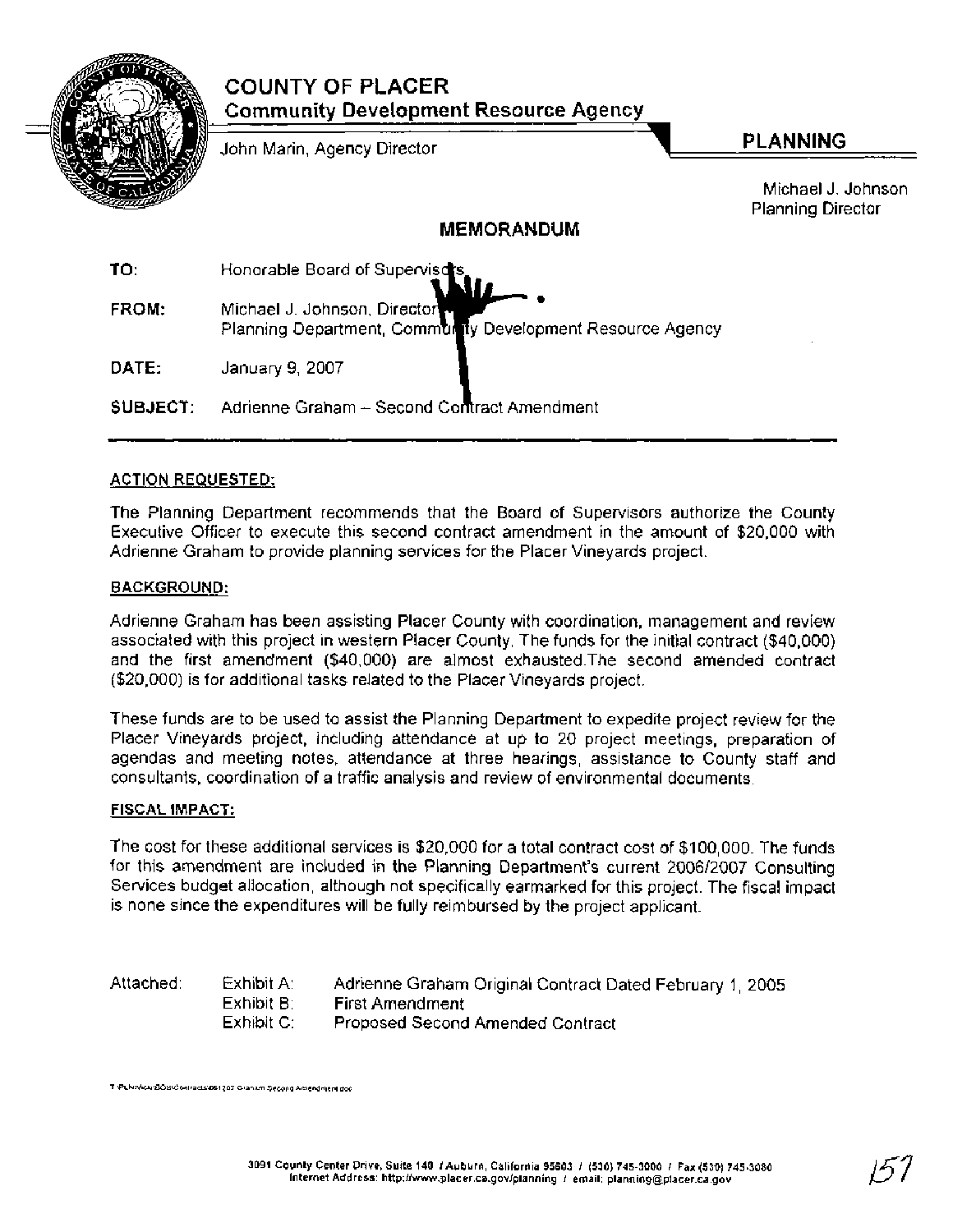# DESCRIPTION: **CONTRACT FOR** PLANNING **SERVICES**

THIS AGREEMENT, entered into this  $\frac{1}{2}$  day of  $\frac{F_{\text{QED}}}{F_{\text{QED}}+F_{\text{QED}}}$ 2005, by and between the COUNTY OF PLACER (hereinafter called the "COUNTY"), and ADRIENNE L. GRAHAM, (hereinafter called the "CONSULTANT").

In consideration of the promises and covenants hereinafter set forth, the parties agree as follows:

- 1. Consultinq Services
	- a. CONSULTANT agrees, during the term of this Agreement, to perform the services set forth below and in Exhibit A - Scope of Services.
	- b. CONSULTANT, shall be obligated to devote as much of its attention, skill, and effort as may be reasonably required to perform the services described herein in a professional and timely manner.
- 2. Duties of County

To permit CONSULTANT to render the services required hereunder, COUNTY shall, at its expense and in a timely manner:

- a. Appoint a staff member to act as coordinator between the COUNTY and the CONSULTANT;
- b. Provide the CONSULTANT with all existing relevant information for the subject project;
- c. Promptly review any and all documents and materials submitted to COUNTY by CONSULTANT;
- d. Promptly notify CONSULTANT of any fault or defect in the PROJECT in any way relating to the performance of CONSULTANT'S services hereunder; and
- 3. Personnel

All services required hereunder shall be performed by the CONSULTANT.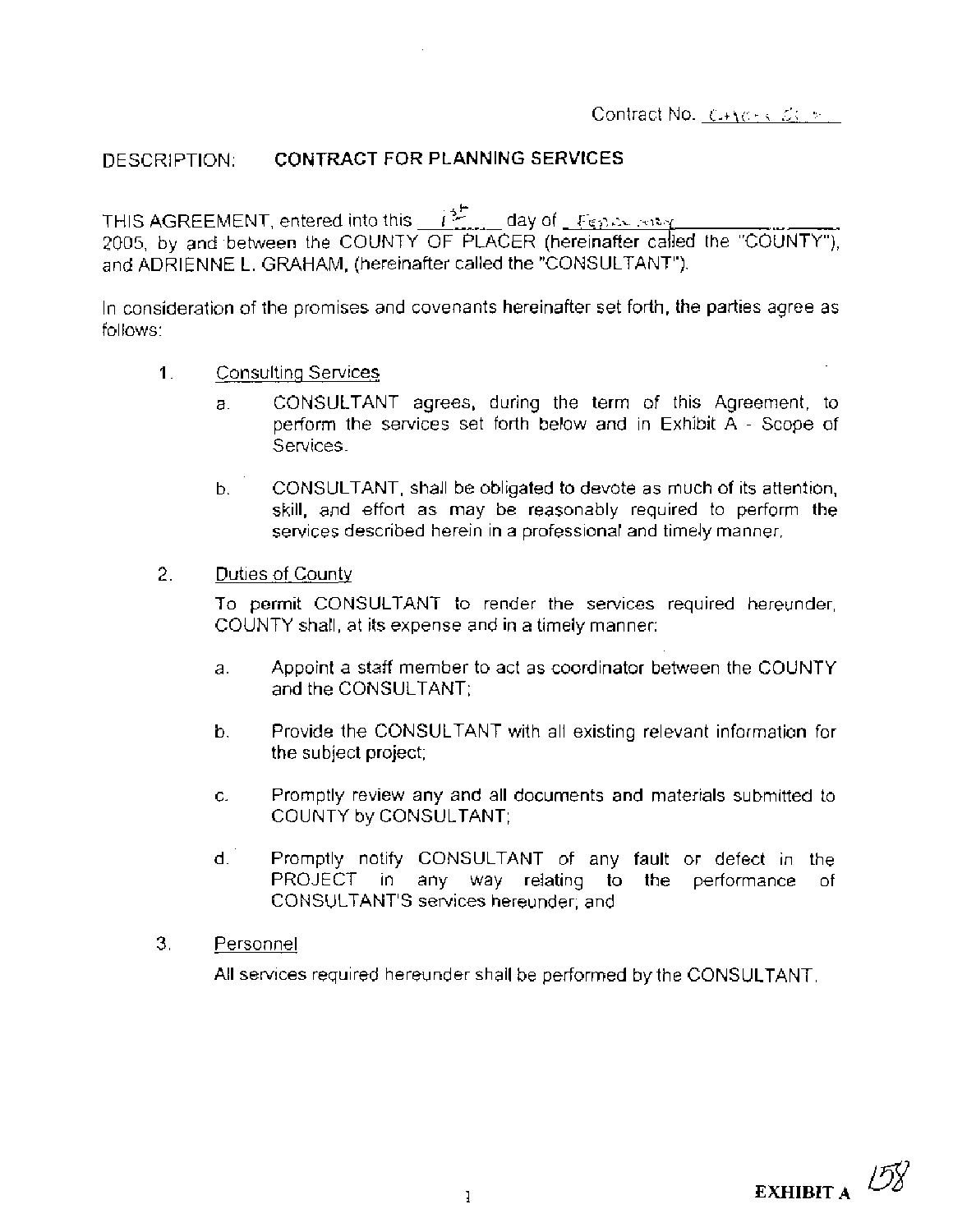# 4. Payment

The COUNTY agrees to pay to CONSUL-TANT not more than \$40,000.00 as the sole compensation under this contract for the scope of work as described in Attachment A. Payment shall be made monthly based on time and materials charges according to the fee schedule set forth in Exhibit A attached hereto and incorporated herein by reference.

- a. The cost of additional services as may be requested by the parties hereto shall be mutually agreed upon in writing prior to commencement of such additional work.
- b. COUNTY retains the right to require proof of services performed or costs incurred prior to any payment under this Agreement.
- c. The COUNTY retains the right to require the submittal by the CONSULTANT of all background research materials generated by the CONSULTANT in the preparation of any report prepared pursuant to this contract.
- d. The term "costs" as used in this section includes, but is not limited to, the following items and is the sole responsibility of the CONSULTANT: printing, clerical, mailing, communication services, etc.
- e. Payment shall only be made for work or attendance at meetings specifically authorized by the COUNTY.
- f. CONSULTANT shall have the right to stop work at any time during the project should COUNTY fail to pay CONSULTANT within thirty (30) days of receipt of an invoice.
- 5. Termination

This agreement may be terminated by CONSULTANT for cause upon serving thirty (30) day advance notice or by COUNTY for or without cause upon serving ten (10) days advance notice in writing to the other party. Such notice shall be personally served or given by United States Mail. In the event of termination by COUNTY without cause, CONSULTANT shall be paid for all work performed to the date of termination. In the event of termination by CONSULTANT without due cause, CONSULTANT shall be paid for all work performed to the date of termination, less any estimated increase in cost for completion of the work occasioned by such early termination by CONSULTANT, but in no event less than zero.

6. Uncontrollable Delay

All agreements on CONSULTANT'S part are contingent upon and subject to the provision that CONSULTANT shall not be responsible for damages or be in default by reason of delays in performance by reason of strikes,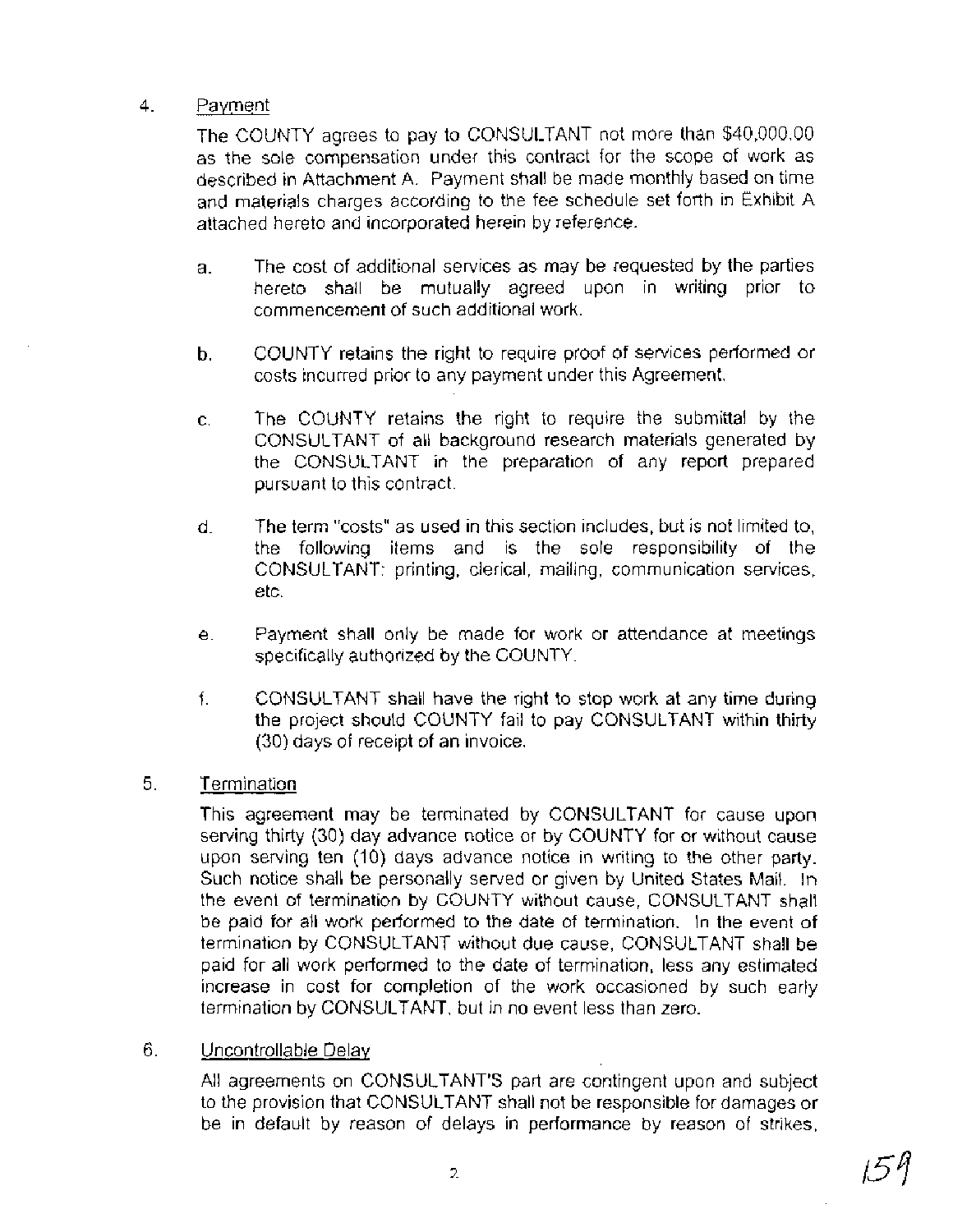lockouts, accidents, acts of God, and any other delays unavoidable or beyond CONSULTANT'S reasonable control. In the event of any such cause of delay, the time of completion shall be extended accordingly.

# 7. Ownership of Documents

CONSULTANT agrees to return to the COUNTY, upon termination of this Agreement, all documents, drawings, photographs, and other written or graphic material, however produced, received from COUNTY and used by CONSULTANT in the performance of its services hereunder. All work papers, drawings, internal memoranda, graphics, photographs, and any written or graphic material, however produced, prepared by CONSULTANT in connection with its performance of services hereunder shall be, and shall remain after termination of this Agreement, the property of the COUNTY and may be used by the COUNTY for any purpose whatsoever. COUNTY agrees to absolve CONSULTANT of any liability resulting from such future use.

# 8. Representations

CONSULTANT represents that services will be performed with the usual thoroughness and competence of the profession, in accordance with the standard for professional services at the time those services are rendered.

# 9. Hold Harmless and Indemnification Aqreement

The CONSULTANT hereby agrees to protect, defend, indemnify, and hold PLACER COUNTY free and harmless from any and all losses, claims, liens, demands, and causes of action of every kind and character including, but not limited to, the amounts of judgments, penalties, interest, court costs, legal fees, and all other expenses incurred by PLACER COUNTY arising in favor of any party, including claims, liens, debts, personal injuries, death, or damages to property (including employees or property of the COUNTY) and without limitation by enumeration, all other claims or demands, to the extent caused by CONSULTANT'S negligent acts, errors, or omissions or willful misconduct. CONSULTANT agrees to investigate, handle, respond to, provide defense for, and defend any such claims, demand, or suit at the expense of the CONSULTANT to the extent caused by CONSULTANT'S negligent acts, errors, omissions or willful misconduct. This provision is not intended to create any cause of action in favor of any third party against CONSULTANT or the COUNTY to enlarge in any way the CONSULTANT'S liability but is intended solely to provide for indemnification of PLACER COUNTY from liability for damages or injuries to third persons or property to the extent arising from CONSULTANT'S negligent performance or willful misconduct pursuant to this contract or agreement.

As used above, the term PLACER COUNTY means Placer County or its officers, agents, employees, and designated volunteers.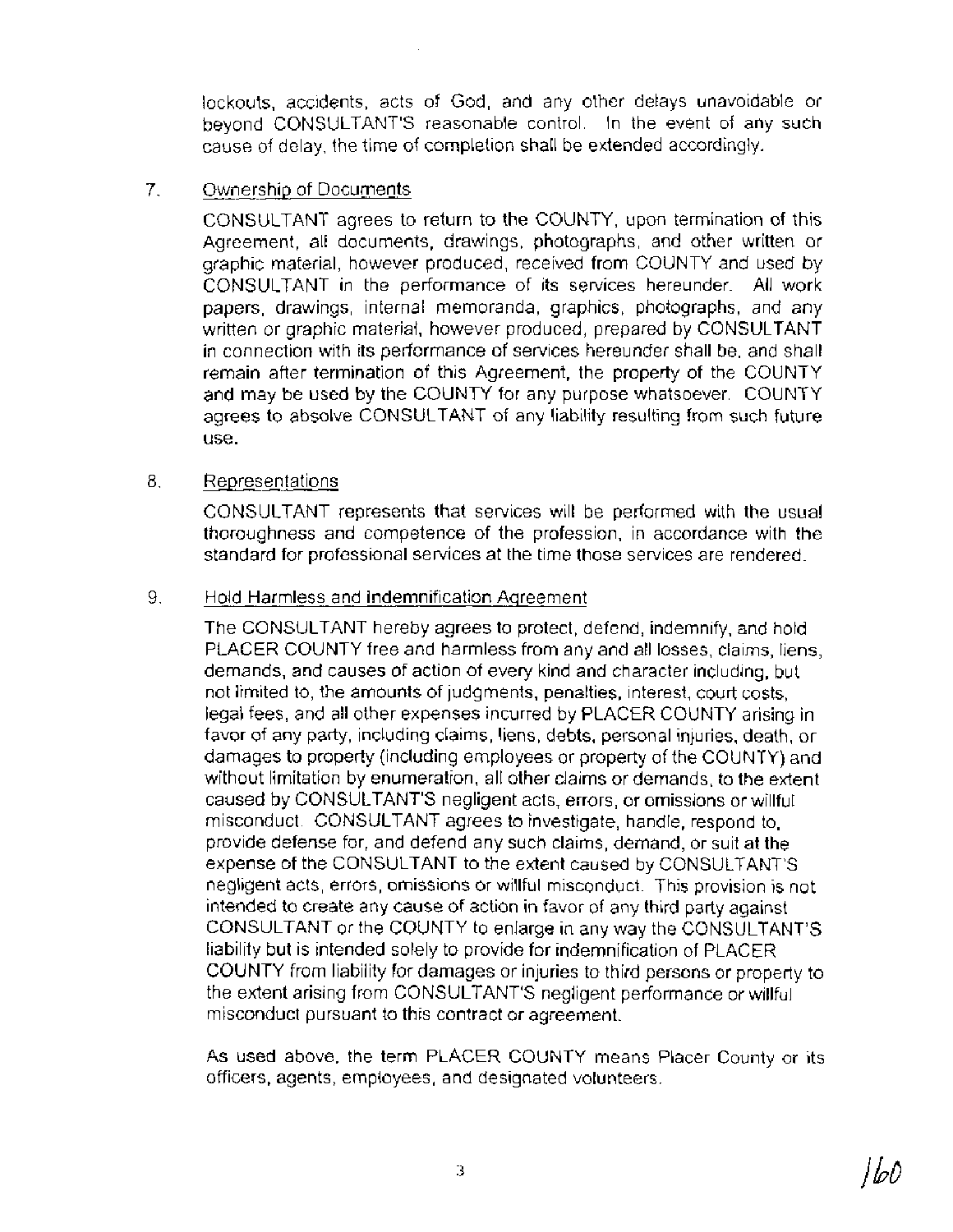## 10. **Insurance**

CONSULTANT shall file with COUNTY concurrently herewith a Certificate of Insurance, in companies acceptable to COUNTY, with a Best's Rating of no less than A:VII certifying insurance coverage under policies and endorsements as required in paragraphs I I - 15 below.

## 11. Worker's Compensation and Employers Liability Insurance

Worker's Compensation lnsurance shall be provided as required by any applicable law or regulation. Employer's liability insurance shall be provided in amounts not less than one million dollars (\$1,000,000) each accident for bodily injury by accident, five hundred thousand dollars (\$1,000,000) policy limit for bodily injury by disease, and five hundred thousand dollars (\$1,000,000) each employee for bodily injury by disease.

If there is an exposure of injury to CONSULTANT'S employees under the U.S. Longshoremen's and Harbor Worker's Compensation Act. the Jones Act, or under laws, regulations, or statutes applicable to maritime employees, coverage shall be included for such injuries and claims.

Each Worker's compensation policy shall be endorsed with the following specific language:

Cancellation Notice - "This policy shall not be canceled without first giving thirty (30) days prior written notice to the County of Placer."

CONTRACTOR shall require all SUBCONTRACTORS to maintain adequate Workers' Compensation insurance. Certificates of Workers' Compensation shall be filed forthwith with the County upon demand.

## 12. General Liability lnsurance

- a. Comprehensive General Liability or Commercial General Liability insurance covering all operations by or on behalf of CONSULTANT, providing insurance for bodily injury liability and property damage liability for the limits of liability indicated below the including coverage for:
	- (1) Contractual liability insuring the obligations assumed by CONSULTANT in this Agreement.
	- (2) One of the following forms is required:
		- (a) Comprehensive General Liability;
		- (b) Commercial General Liability (Occurrence); or<br>(c) Commercial General Liability (Claims Made).
		- (c) Commercial General Liability (Claims Made).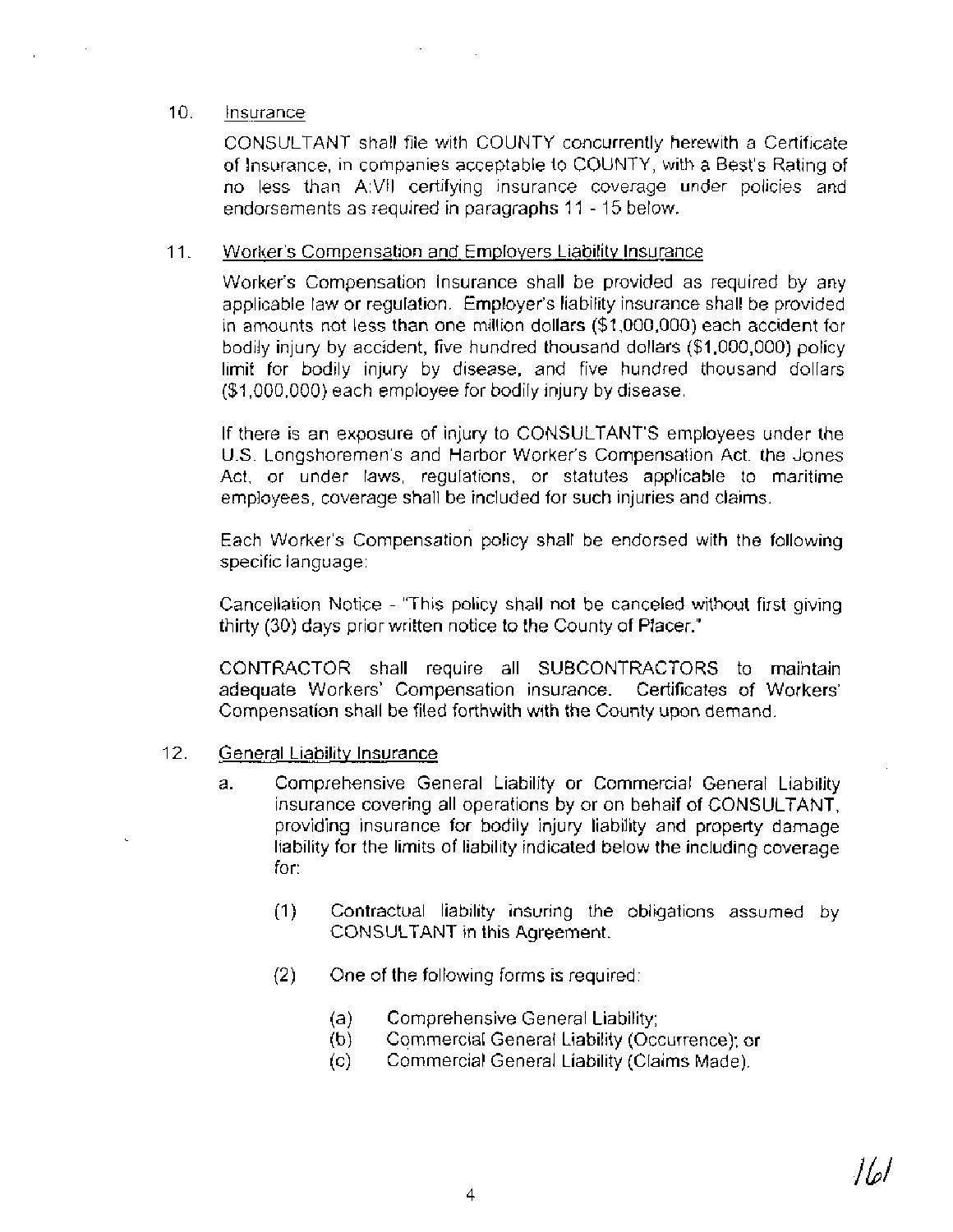*(3)* If CONSULTANT carries a comprehensive General Liability policy, the limits of liability shall not be less than a Combined Single Limit for bodily injury, property damage, and Personal Injury Liability of:

> One million dollars (\$1,000,000) each occurrence One million dollars (\$1,000,000) aggregate

- (4) If CONSULTANT carries a Commercial General Liability (Occurrence) policy:
	- (a) The limits of liability shall not be less than:

One million dollars (\$1,000,000) each occurrence (combined single limit for bodily injury and property damage)

One million dollars (\$1,000,000) for Products-Completed Operations

One million dollars (\$1,000,000) General Aggregate

- (b) If the policy does not have an endorsement providing that the General Aggregate Limit applies separately, or if defense costs are included in the aggregate limits, then the required aggregate limits shall be two million dollars (\$2,000,000).
- (5) . Special Claims Made Policy Form Provisions:

CONSULTANT shall not provide a Commercial General Liability (Claims Made) policy without the express prior written consent of COUNTY, which consent, if given, shall be subject to the following conditions:

(a) The limits of liability shall not be less than:

One million dollars (\$1,000,000) each occurrence (combined single limit for bodily injury and property damage)

One million dollars (\$1,000,000) aggregate for Products Completed Operations

One million dollars (\$1,000,000) General Aggregate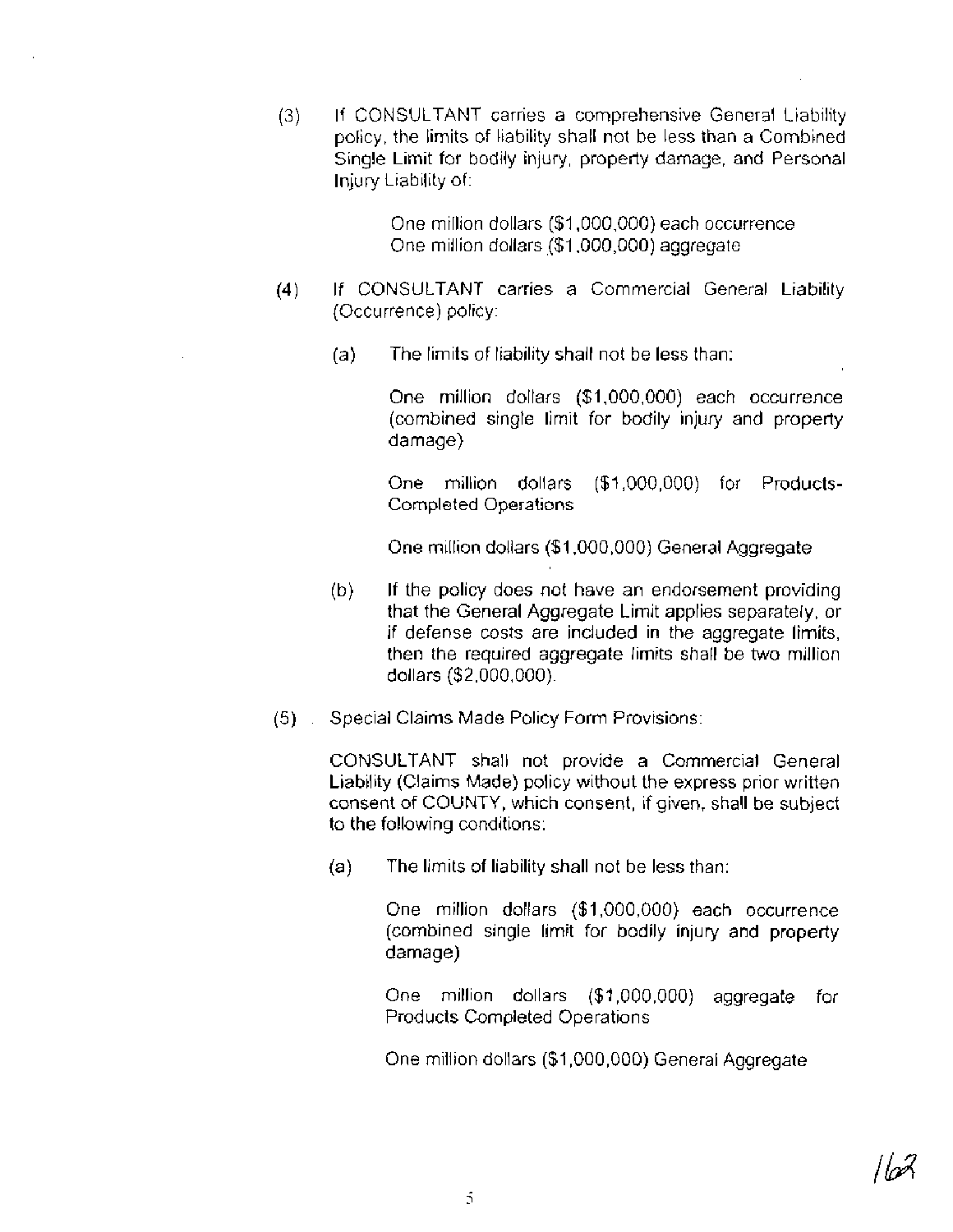(b) The insurance coverage provided by CONSULTANT shall contain language providing coverage up to six (6) months following the completion of the contract in order to provide insurance coverage for the hold harmless provisions herein if the policy is a claims made policy.

## 13. Endorsements

Each Comprehensive or Commercial General Liability policy shall be endorsed with the following specific language:

- a. "The County of Placer, its officers, agents, employees, and designated volunteers are to be covered as insured for all liability arising out of the operations by or on behalf of the named insured in the performance of this Agreement."
- b. "The insurance provided by the Consultant, including any excess liability or umbrella form coverage, is primary coverage to the County of Placer with respect to any insurance or self-insurance programs maintained by the County of Placer and no insurance held or owned by the County of Placer shall be called upon to contribute to a loss."
- c. "This policy shall not be canceled without first giving thirty (30) days' prior written notice to the County of Placer."

## 14. Automobile Liabilitv lnsurance

Automobile Liability insurance covering bodily injury and property damage in an amount no less than one million dollars (\$1,000,000) combined single limit for each occurrence.

Covered vehicles should include owned, non-owned, and hired automobiles/trucks.

## 15. Professional Liabilitv lnsurance (Errors and Omissions)

Professional Liability lnsurance for Errors and Omissions coverage in the amount of not less than **contained** amount of not less than **contained and contained and contained** and contained amount of this coverage is not required unless an amount is indicated.)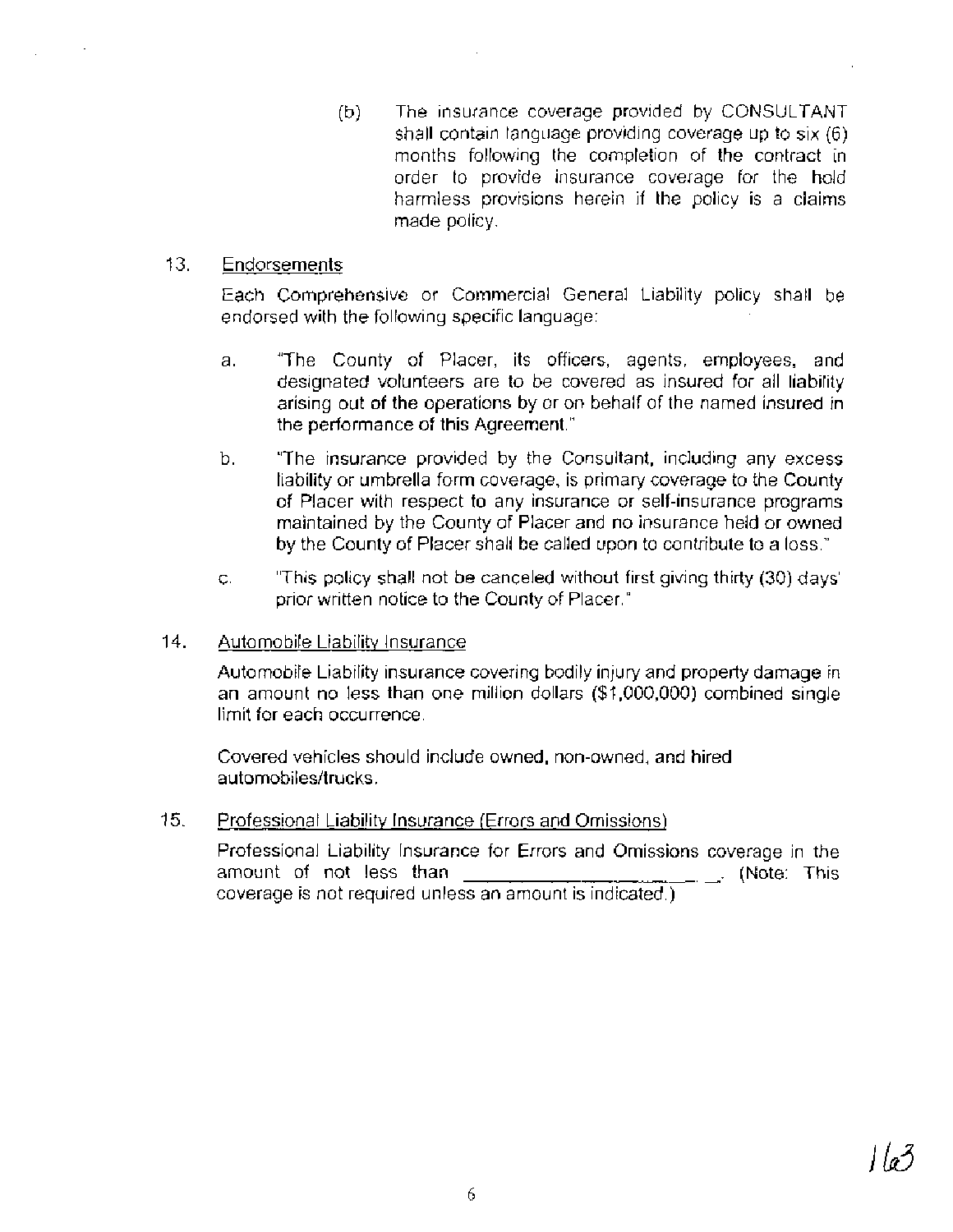## 16. Notices

a. Any notice or demand desired or required to be given hereunder shall be in writing and deemed given when personally delivered or deposited in the mail, postage prepaid, sent certified or registered, and addressed to the parties as follows:

| COUNTY OF PLACER.    | <b>CONSULTANT</b>    |
|----------------------|----------------------|
| Planning Department. | Adrienne L. Graham.  |
| Attn: Fred Yeager.   | 4724 'U' Street      |
| 11414 "B" Avenue     | Sacramento, CA 95817 |
| Auburn, CA 95603.    |                      |

Any notice so delivered personally shall be deemed to be received on the date of delivery and any notice mailed shall be deemed to be received five (5) days after the date on which it was mailed.

b. No waiver, alteration, modification, or termination of this Agreement shall be valid unless made in writing and signed by all parties.

# 17. Assiqnment

No party shall assign, transfer, or otherwise dispose of this Agreement in whole or in part to any individual, firm or corporation without the prior written consent of each of the other parties. Subject to the provisions of the preceding sentence, this Agreement shall be binding upon, and inure to the benefit of, the respective successors and assigns of the parties hereto.

# 18. Jurisdiction

This Agreement shall be governed by and construed in accordance with the laws of the State of California. Any suit, action, or proceeding brought under the scope of this Agreement shall be brought and maintained to the extent allowed by law in the County of Placer, California.

# 19. Entire Agreement

This Agreement sets forth the entire understanding between the parties as to the subject matter of the Agreement and merges all prior discussions, negotiations, letters of understanding, or other promises, whether oral or in writing.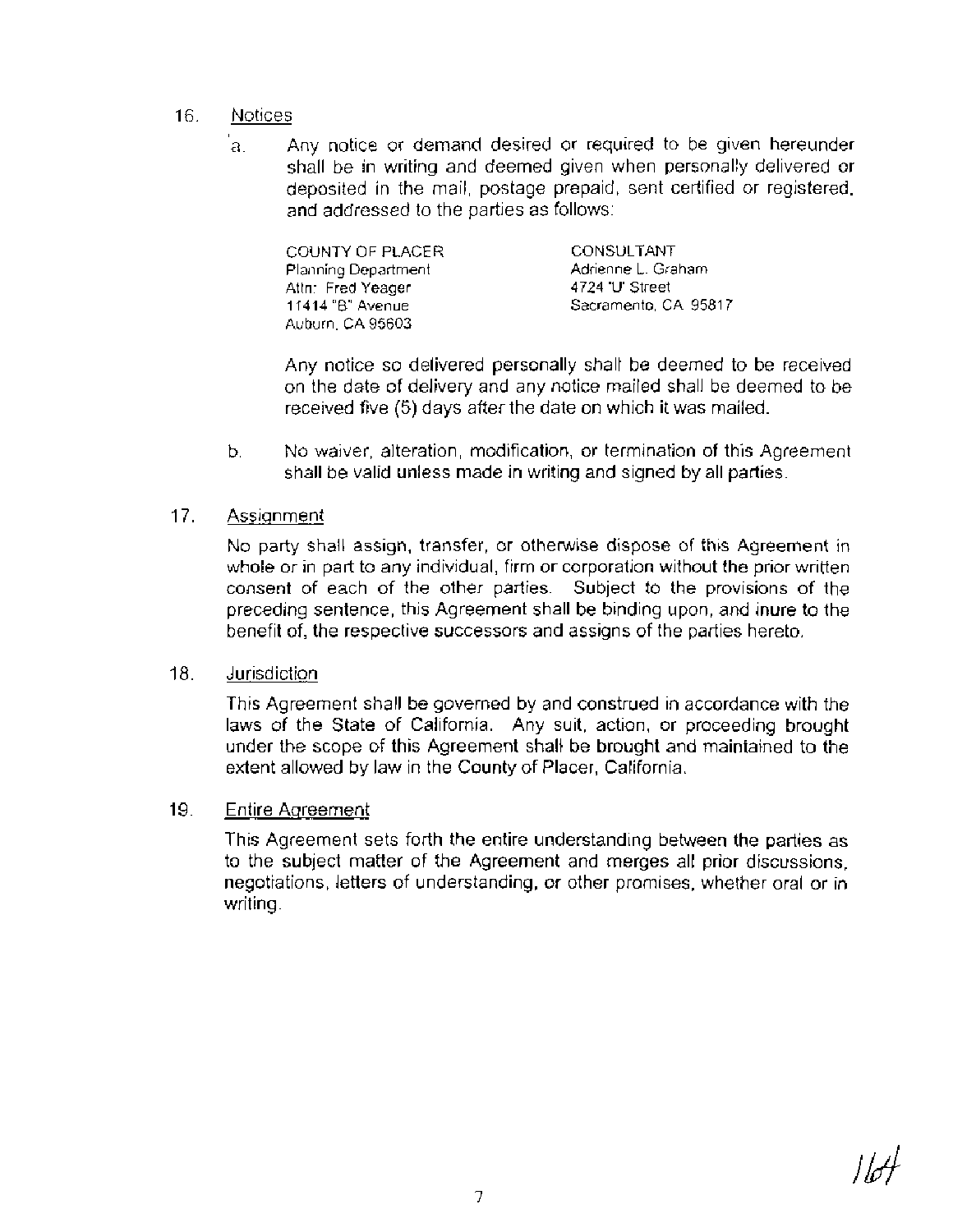In witness, whereof, the parties have executed this Agreement the day and year first written above.

 $\sigma_{\rm{max}}=0.1$ 

PLACER COUNTY:

- *34* (% qf+f~ *CflL I* **gl ,w,-\,** ,

Jan Chr[stofferson, County Executive\_

 $2/$ i $\frac{1}{2}$ Date

CONSULTANT:

Consultant: Adrienne L. Graham

Approved as to Content:

Fred Yeager, Planning Director

Approved as to Form:

Gerald Carden, Chief Deputy County Counsel

Date

-as Date

 $j - 3j - 05$ Date

5ء) ا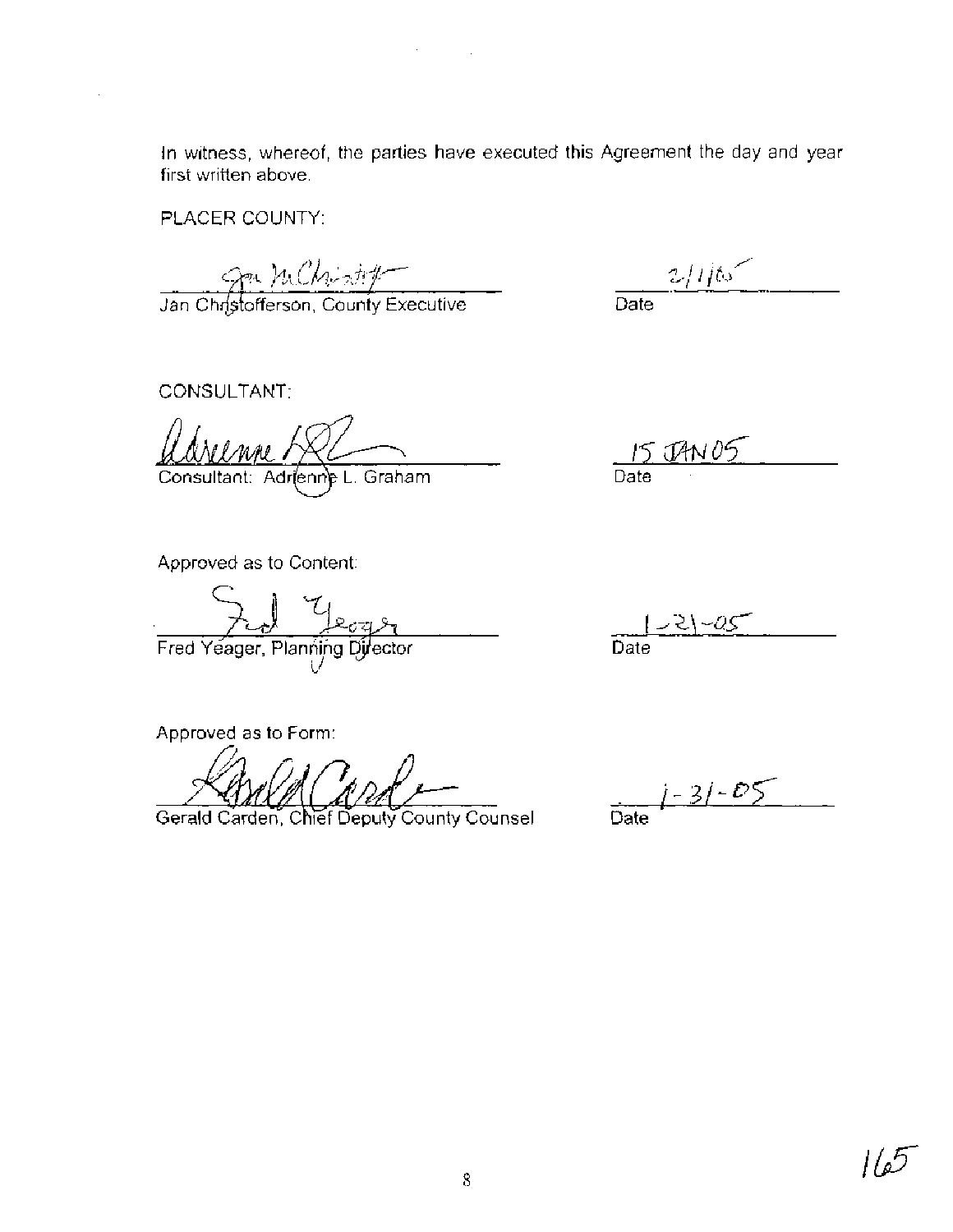$\mathcal{L}_{\mathrm{max}}$  ,  $\mathcal{L}_{\mathrm{max}}$ 

# $\mathcal{L}^{\mathcal{L}}$  ,  $\mathcal{L}^{\mathcal{L}}$  ,  $\mathcal{L}^{\mathcal{L}}$

**ATTACHMENT** "A

 $\ddot{\phantom{a}}$ 

 $\mathcal{A}_\mathrm{c}$ 

# **SCOPE OF WORKICOST PROPOSAL**

 $\sim 10^{11}$ 

 $\sim$ 

 $\bar{z}$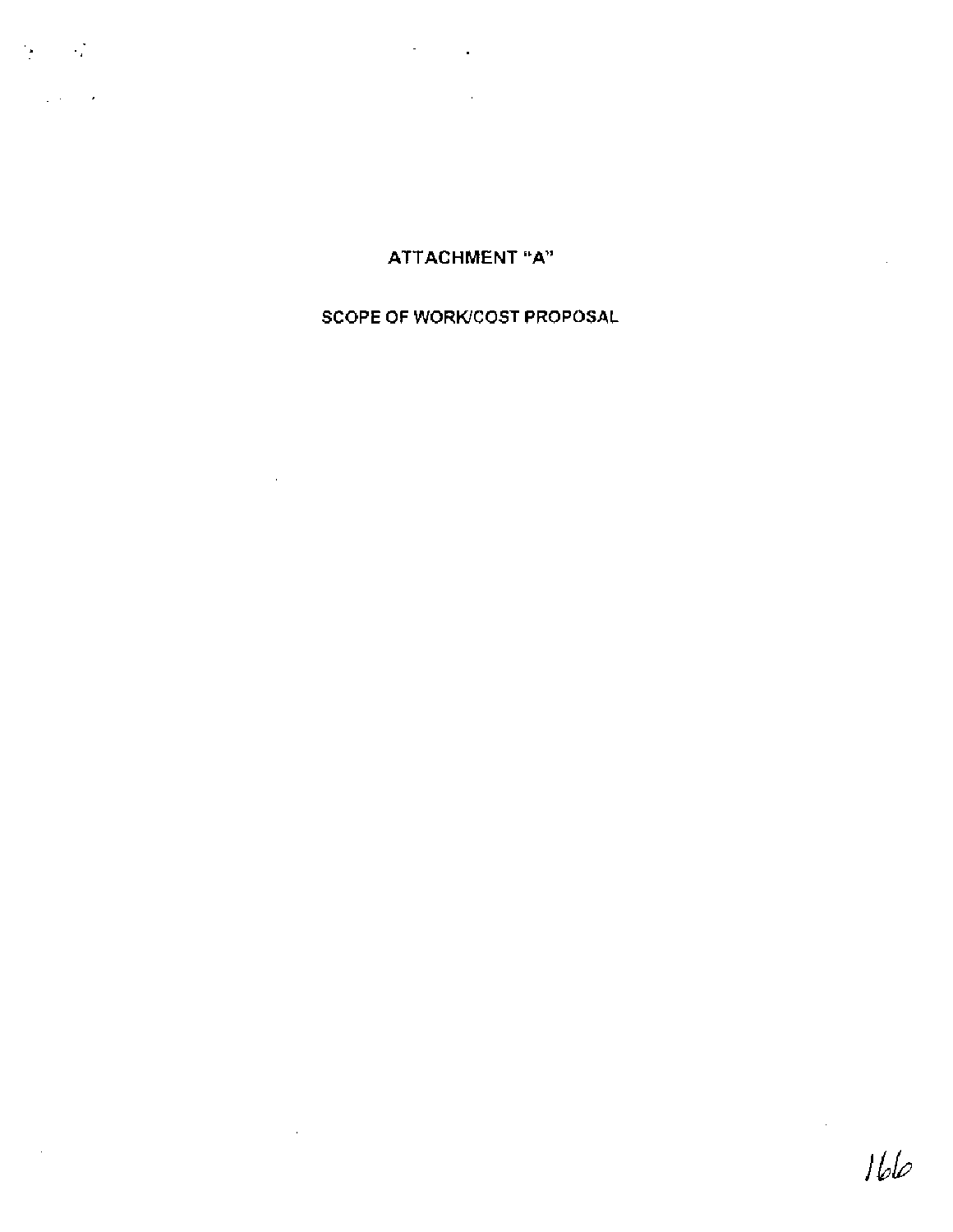# **SCOPE OF SERVICES** -

# ENVIRONMENTAL PLANNING SERVICES

ADRIENNE GRAtFAM will provide the following planning/environmental consulting services for the Placer County Planning Department. Services shall commence upon issuance by the Placer County Planning Department of a written Authorization to Proceed.

## **SCOPE OF SERVICES -Project Planning and Environmental Review**

- 1. Placer Vineyards Specific Plan Environmental Analysis
- 2. Projects as assigned by the Placer County Planning Director, Fred Yeager.

**Tasks:** Under supervision of the County, the consultant will be expected to perform any or all of the following tasks related to the assigned projects.

#### **1. COORDINATION, MANAGEMENT AND PROJECT REVIEW**

- a. Review of public and agency comments on Environmental Impact Report and revised Specific Plan/project description.
- b. Provide coordination between County staff, the applicant and the EIR preparers regarding the format and content of the recirculated Draft EIR, if one is prepared.
- c. Coordinate with EIR preparers to ensure that schedule is maintained, that County coinments and concerns are addressed, and that County staff are kept informed of schedule changes and major issues as they arise.
- d. Prepare responses to comments, as needed.
- e. Attend meetings with EIR preparers, County Staff and/or applicant representatives.
- f. Prepare portions of staff reports pertaining to environmental analysis, if requested by County.
- g. Attend public meetings and hearings as needed.

Services associated with Task 1 above shall be completed by required County deadlines associated with each project.

#### **COST OF SERVICES**

Total Costs for these services are not to exceed \$40,000. ADRIENNE GRAHAM will invoice for services on a time and expense basis at \$100.00 per hour and \$375 per mile for mileage reimbursement.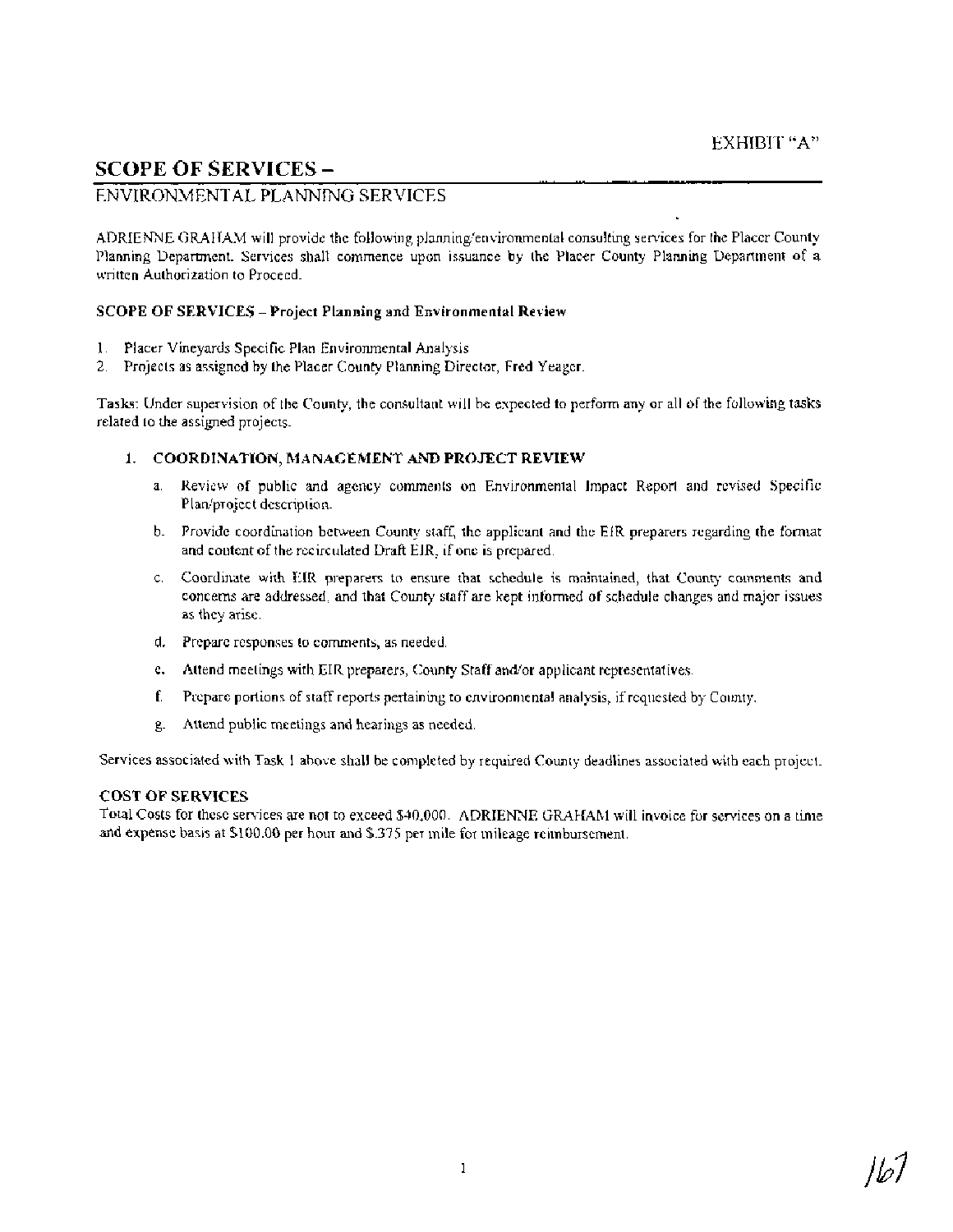# **FIRST AMENDMENT TO CONSULTANT SERVICES AGREEMENT FOR PLANNING CONSULTANT SERVICES**

THIS FIRST AMENDMENT TO THE CONSULTANT SERVICES AGREEMENT is made and entered on this day of , 2006, by and between the COUNTY OF PLACER, hereinafter referred to as COUNTY, and ADRIENNE L. GRAHAM hereinafter referred to as CONSULTANT.

WHEREAS, on February 1, 2005, COUNTY, and CONSULTANT entered into a Contract whereby consulting services would be provided to the COUNTY; and

WHEREAS, the parties have agreed to continued services to be provided by Consultant under said contract and the compensation for those continued services.

NOW, THEREFORE, IT IS MUTUALLY AGREED by and among the parties as follows:

1. That section l(c) of the original Contract shall be amended to provide for the continued services and compensation as follows:

The CONSULTANT agrees to perform the professional services as set forth in Attachment "A" attached hereto and incorporated herein by reference, and the total compensation to be paid CONSULTANT for these services shall not exceed \$40,000.00, as set out in the cost proposal attached hereto.

2. The COUNTY agrees to pay to CONSULTANT \$80,000.00 as the sole compensation under the Contract and as amended by this First Amendment.

EXCEPT as specifically modified above, all of the remaining terms and conditions of the said Contract shall remain and continue in full force and effect.

CONSULTANT:

By: AUWIMMESS Date: 14 APR OG

Print:

Adrienne L. Graham

COUNTY OF PLACER: *C* 

 $Bv:$ 

 $-\ln \text{Mult}$  Date:  $\ln \text{19}$ 

*168* 

**<sup>1</sup>**Thomas M. Miller, County Executive Officer

APPROVED AS TO FORM:

| By:<br>County Counsel                                                     | $2$ 100 $^{\circ}$ 06<br>Date: |
|---------------------------------------------------------------------------|--------------------------------|
| APPROVED A\$ TQ CONTENT:<br>Bх.<br>nn Marin, Comm. Dev. Resources Agency. | Date: $26$ ASEL<br>ما 0        |
|                                                                           | <b>EXHIBIT B</b>               |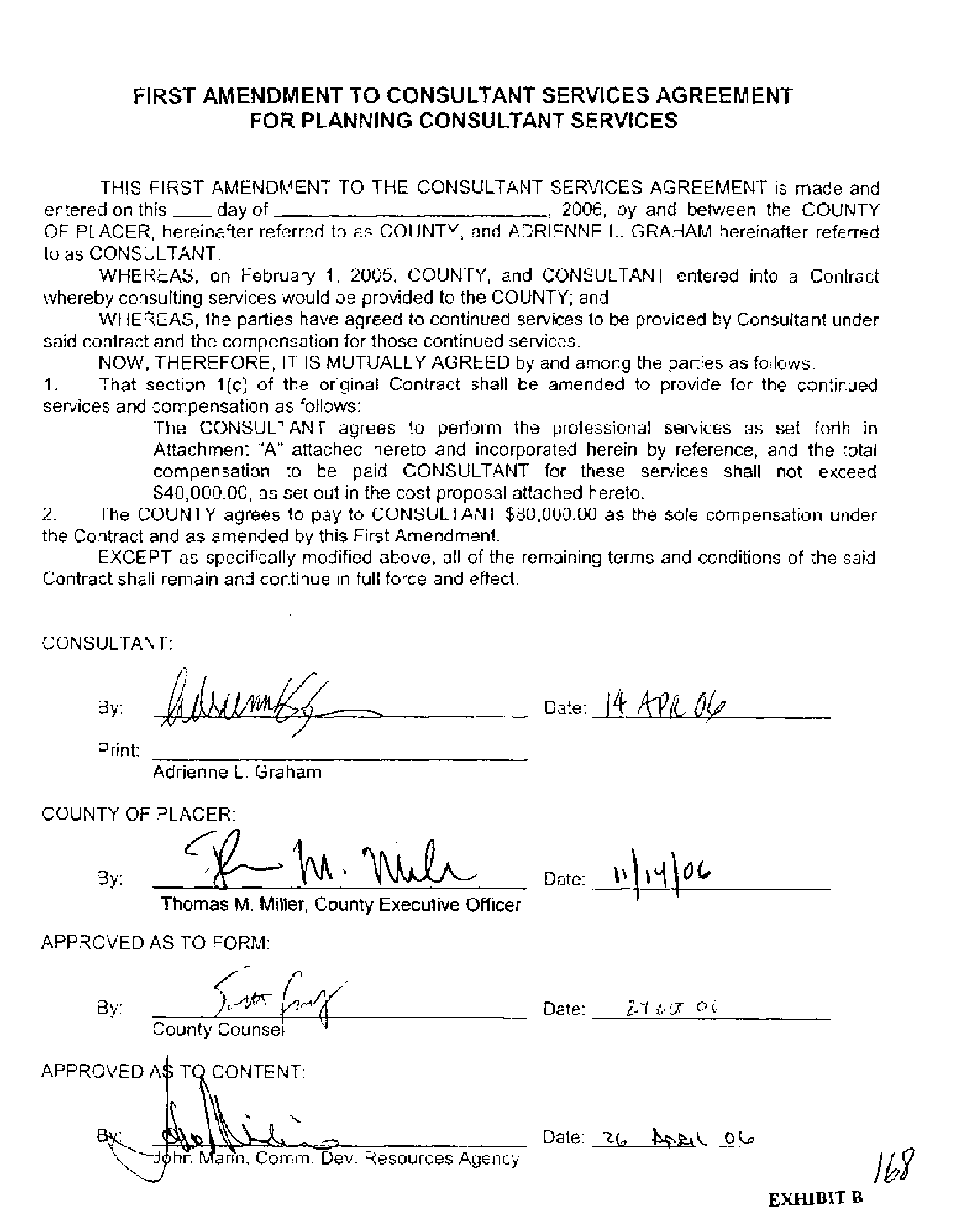# **ATTACHMENT 'A'**

Ċ,

¥,

 $\sim$   $\sim$ 

 $\frac{1}{2} \left( \frac{1}{2} \right) \left( \frac{1}{2} \right) = \frac{1}{2}$ 

 $\mathcal{L}^{\text{max}}_{\text{max}}$ 

**Scope and Cost Proposal** 

 $\sim 10^{-1}$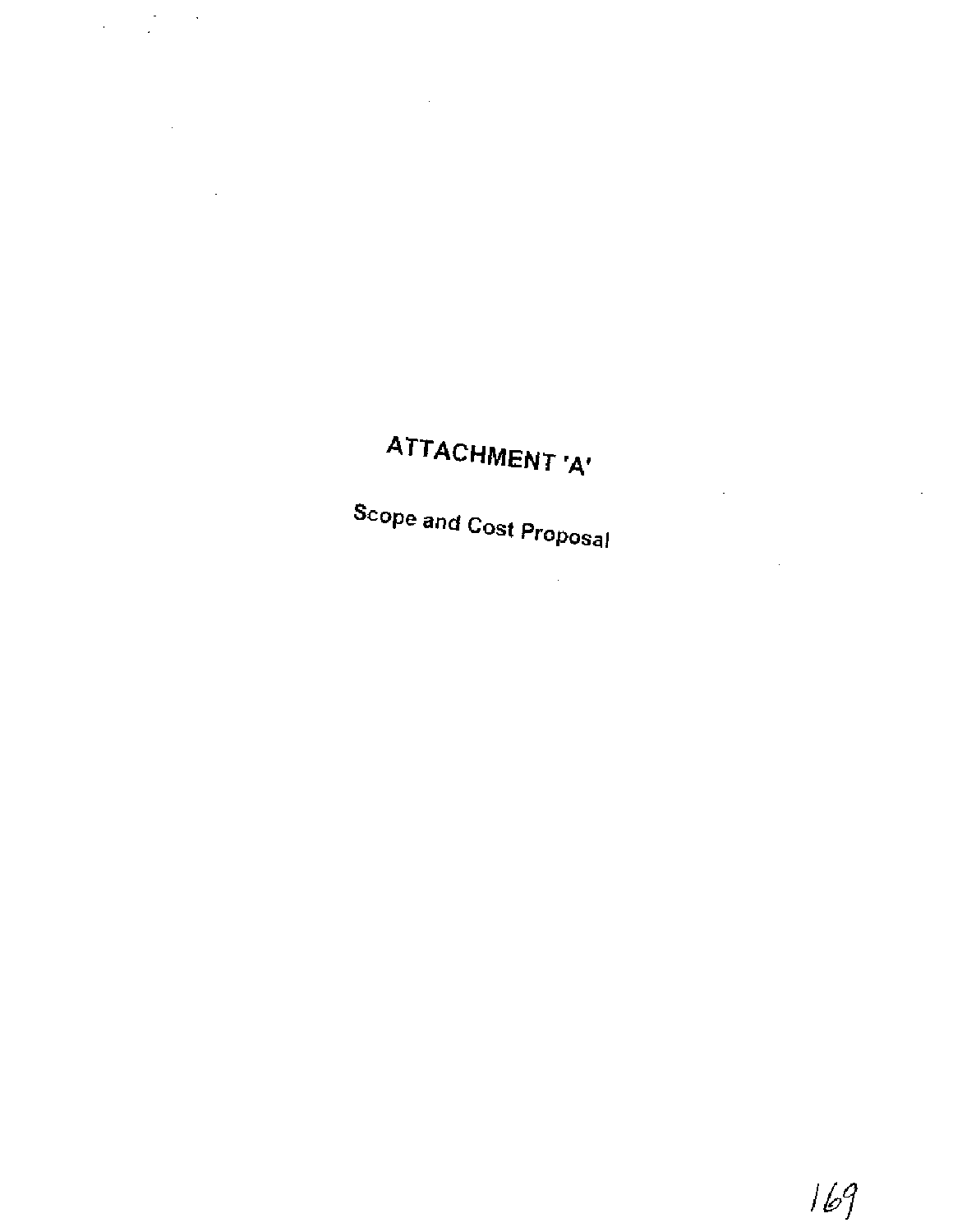# **SCOPE OF SERVICES** -

## PLANNING SERVICES

ADRIENNE GRAHAM will provide the following planning/environmental consulting services for the Placer County Planning Department. Services shall commence upon issuance by the Placer County Planning Department of a written Authorization to Proceed.

## SCOPE OF SERVICES - Project Planning **and** Environmental Review

- 1. Placer Vineyards Specific Plan
- 2. Projects as assigned by the Placer County Planning Director, Michael Johnson

Tasks: Under supervision of the County, the consultant will be expected to perform any or all of the following tasks related to the assigned projects.

## **1.** COORDINATION, MANAGEMENT AND PROJECT REVIEW

- a) Attendance at up to 20 project meetings;
- b) Preparation of agendas and meeting notes;
- c) Attendance at up to three hearings;
- d) Preparation of responses to comments as appropriate;
- e) Provide assistance to County staff and/or Quad as needed;
- **f)** Provide input into CEQA-related decisions;
- g) Coordination of the revised traffic analysis with DKS and others; and
- h) Review of the Administrative Draft and Screencheck Final EIRs.

Services associated with Task 1 above shall be completed by required County deadlines associated with each project.

#### COST OF SERVICES

Total Costs for these services are not to exceed \$40,000. ADRIENNE GRAHAM will invoice for services on a time and expense basis at \$100.00 per hour and \$.375 per mile for mileage reimbursement.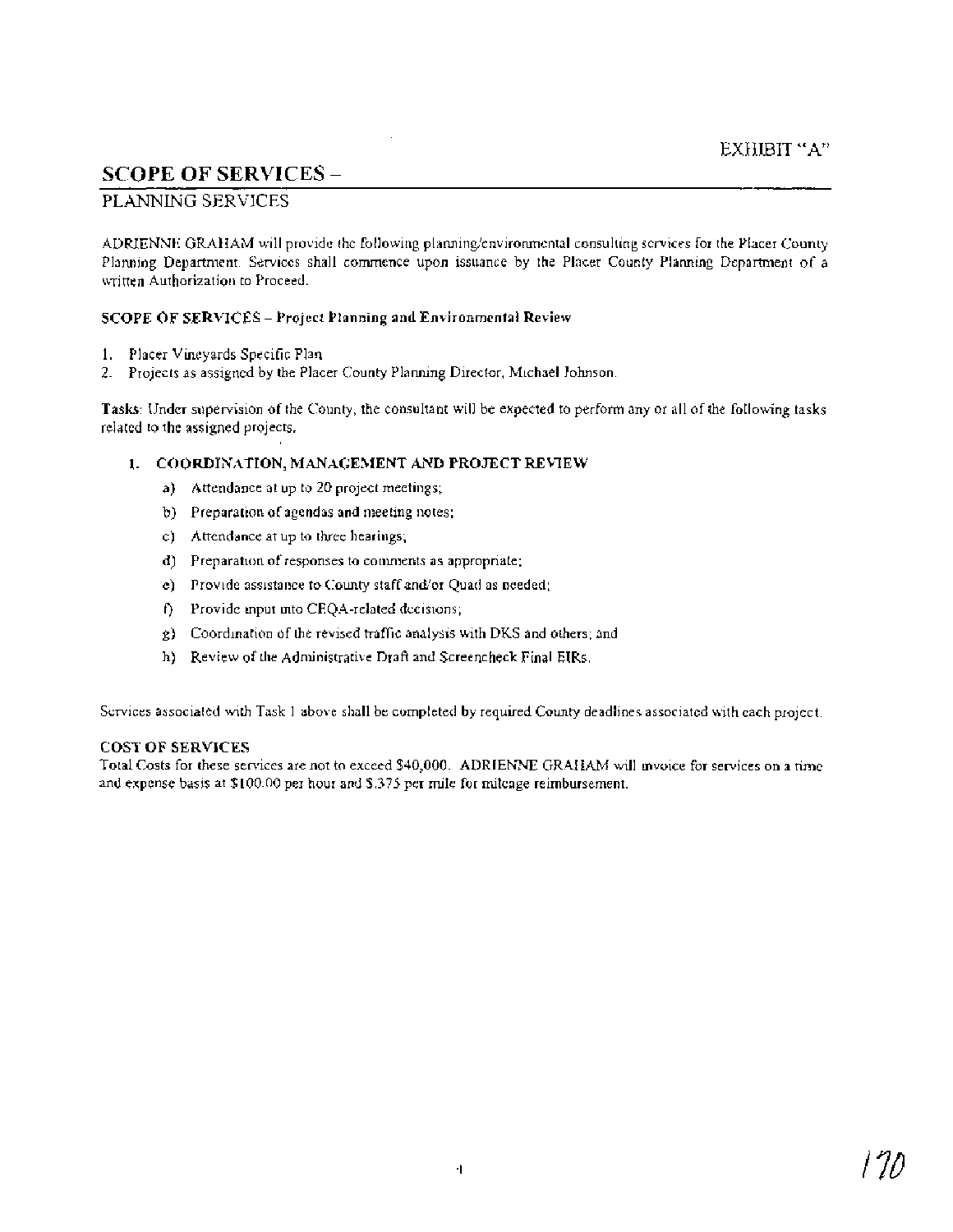# . **SECOND AMENDMENT TO CONSULTANT SERVICES AGREEMENT FOR PLANNING CONSULTANT SERVICES**

THIS SECOND AMENDMENT TO THE CONSULTANT SERVICES AGREEMENT is made and entered on this day of , 2006, by and between the COUNTY OF PLACER, hereinafter referred to as COUNTY, and ADRIENNE L. GRAHAM hereinafter referred to as CONSULTANT.<br>' WHEREAS, on February 1, 2005, COUNTY, and CONSULTANT entered into a Contract

whereby consulting services would be provided to the COUNTY; and

WHEREAS, the parties have agreed to continued services to be provided by Consultant under said contract and the compensation for those continued services.

NOW, THEREFORE, IT IS MUTUALLY AGREED by and among the parties as follows:

1. That section 1(c) of the original Contract shall be amended to provide for the continued services and compensation as follows:

The CONSULTANT agrees to perform the professional services as set forth in Attachment "A" attached hereto and incorporated herein by reference, and the total compensation to be paid CONSULTANT for these services shall not exceed \$20,000.00, as set out in the cost proposal attached hereto.

**2.** The COUNTY agrees to pay to CONSULTANT \$100,000.00 as the sole.compensation under the Contract and as amended by this First Amendment.

EXCEPT as specifically modified above, all of the remaining terms and conditions of the said Contract shall remain and continue in full force and effect.

CONSULTANT:

 $M_{M}$  $\chi$   $H$ Print:

Adrienne L. Graham

COUNTY OF PLACER:

By: Date:

Thomas M. Miller, County Executive Officer

APPROVED AS TO FORM:

County Counsel

APPROVED AS TO CONTENT:

By: Date:

John Marin, Comm. Dev. Resources Agency

By: Date:

EXHIBIT C  $\frac{1}{2}$ 

--